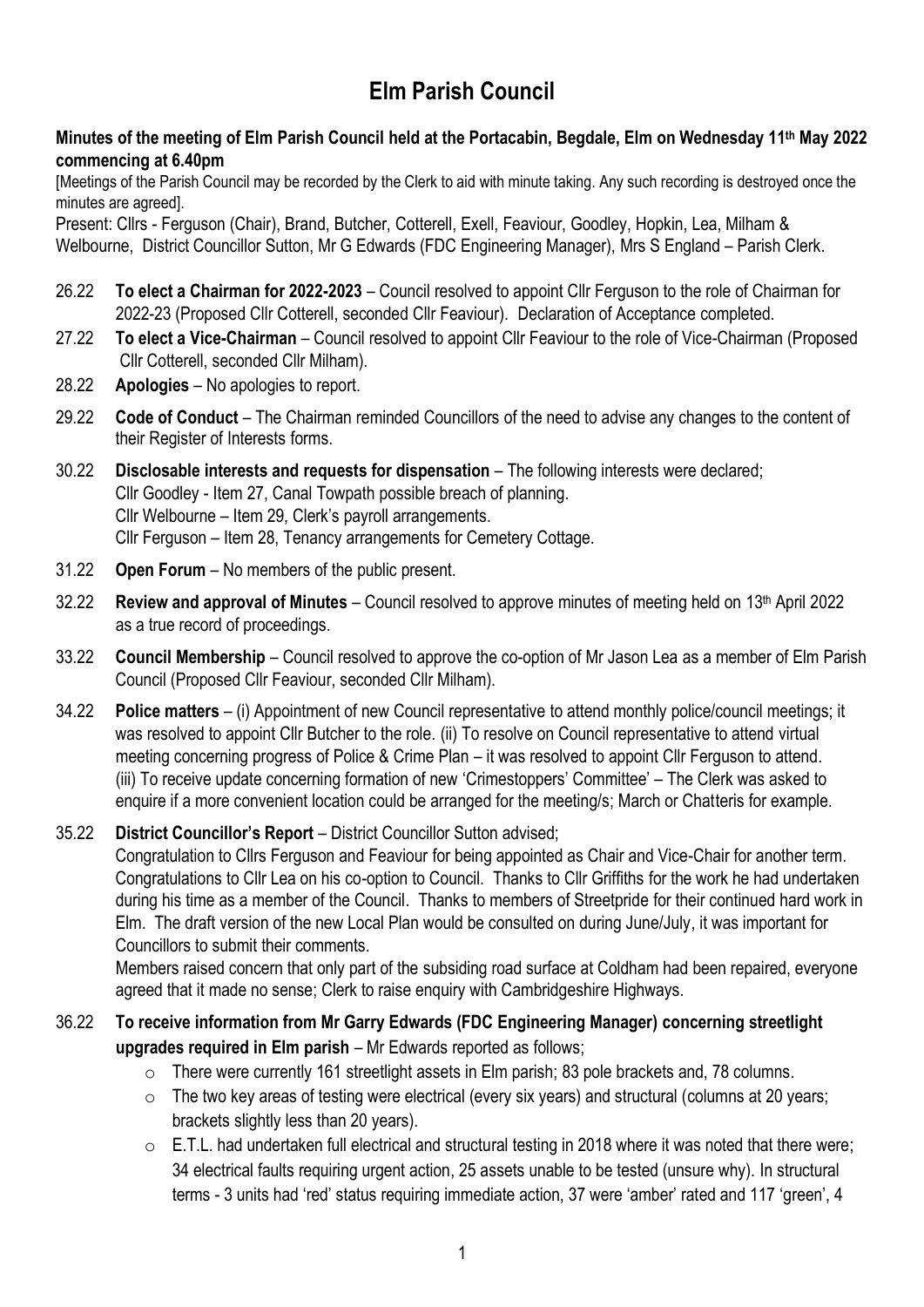were not tested. All the above data had been entered into the FDC spreadsheet along with 'Data capture' information commissioned by Council in 2021.

- $\circ$  Any concrete or cast iron columns must be treated as a priority upgrade (4 identified)
- o Network Power was responsible for the wooden pole supporting the pole brackets.
- $\circ$  In 2018, 41 assets had been identified as having a 0-36 months remaining lifespan and therefore required urgent action. 24 assets were identified as 0-5 years and should also be treated as a priority.
- $\circ$  82 assets were in good condition and 41 of these had been fitted with LED units, the remaining 41 should be transferred to LED as soon as possible, this would save 40-50% in energy consumption.
- $\circ$  Dimming units could be fitted to new installations, this would save a further 10% (aaprox.).
- o Average cost for new assets (dependent on traffic management and input required from Network Power); Pole brackets £900, columns £1050.
- $\circ$  There was currently a long lead time on supply of columns due to shortage of steel.
- o In order to make savings, some Councils were removing streetlights in areas where there was no footway; could be unpopular with residents.
- $\circ$  Energy costs would be increasing significantly in the near future (+50% immediately and further increase in October).

 Cllr Ferguson thanked Mr Edwards for attending the meeting and confirmed that action would be resolved under item 20 on the agenda.

## 37.22 **Clerk's Report** – The Clerk reported as follows;

 Footpath Elm FP8 – Mark Peck (CCC Rights of Way Officer) had confirmed that he would be seeking a site meeting with David Buttery (Agent) to discuss the tenant's management of the footpath.

Right of Way access to Friday Bridge playing field from Tower Road - Mark Peck had forwarded details of the application process for seeking a Definitive Map Modification Order (DMMO) in order to officially recognise the Right of Way. Historic evidence of usage would be required and the process could take up to six years to complete.

 Defibrillator Unit, Coldham – Clerk was awaiting further guidance from Community Response Manager at East of England Ambulance Service.

 Strathmore House – PC Fenn Smith confirmed that the property was in a very poor state and presented danger to anyone attempting to enter the premises; asbestos present throughout the building. Nick Harding (FDC Head of Planning) had confirmed that a multidisciplinary meeting would be held to establish how the issues onsite could be resolved.

 30 mph wheelie bin stickers – a pack of 100 stickers had been received, Cllr Ferguson confirmed that she would distribute along Fridaybridge Road, other areas may be suitable; contact Clerk for supplies.

 New waste bins – FDC had confirmed that bins would shortly be installed at; March Rd (end of Tower Rd passageway) and Elm Low Rd (dog waste, opp. Curston Close).

 Tree works recommended in survey – Council's contractor had recommended that all works should be deferred to the autumn.

 Giant Hogweed, garden adjacent to towpath – It was confirmed that the Clerk to Emneth PC had written to the resident of the affected property; no response to date.

 Elm village sign – Mr Barnes had advised that restoration of the sign was nearing completion; Councillors welcome to call in to view progress.

 Trees, Coldham layby – No response from Highways concerning safety check, Clerk to keep chasing. Plaques to mark tree planting projects in recognition of HM The Queen's Jubilee – Ementh PC had advised it did not wish to pursue purchase of a plaque for the towpath. Clerk advised to purchase a single plaque for trees planted at Begdale Field.

## 38.22 **Financial Matters**

- i. The Clerk advised the following sums had been received since the last meeting; Rent (Cemetery Cottage) £450.00; Burial fees £1302.50; Interest £40.27.
- ii. Council resolved to approve expenditure for May as detailed below;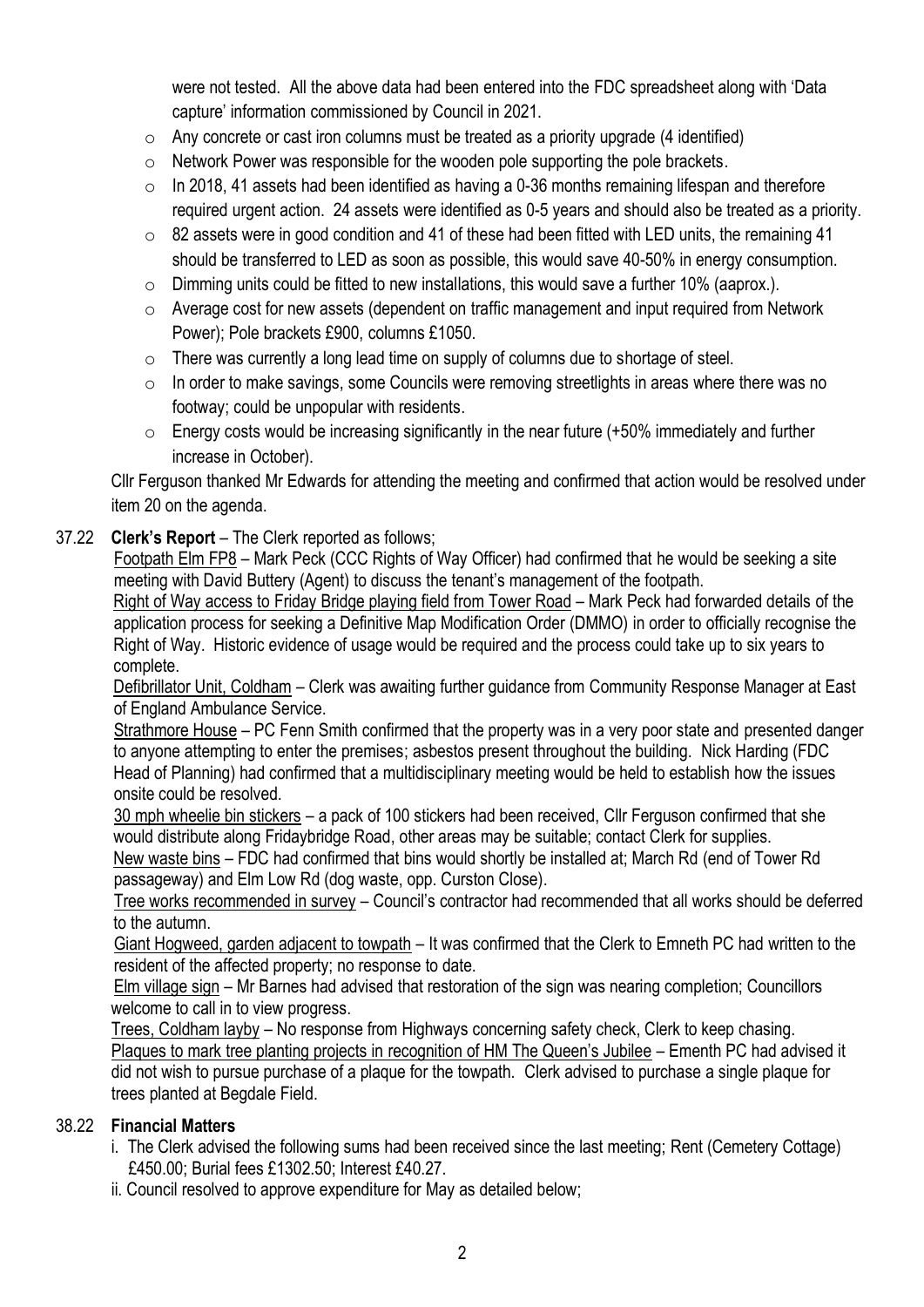| <b>PAYEE</b>           | <b>DETAIL</b>              | <b>NET</b> | <b>VAT</b> | <b>TOTAL</b> |
|------------------------|----------------------------|------------|------------|--------------|
| Idverde                | Grounds Maint. Apr 22      | £1,145.40  | £229.08    | £1,374.48    |
| <b>ROSPA</b>           | Play area inspections      | £329.00    | £65.80     | £394.80      |
| Cambs CC               | Rent - FB playing field    | £375.00    |            | £375.00      |
| Smith of Derby         | <b>Clock Tower Service</b> | £194.00    | £38.80     | £232.80      |
| <b>FDC</b>             | <b>Bins - Cemetery</b>     | £201.60    |            | £201.60      |
| Plusnet                | <b>Broadband</b>           | £24.11     | £4.82      | £28.93       |
| Elm PCC Magazine       | Contr. towards printing    | £50.00     |            | £50.00       |
| S England              | Clerk's Salary             | £1,147.26  |            | £1,147.26    |
| S England              | Clerk's Expenses           | £243.29    | £2.40      | £245.69      |
| <b>Nest</b>            | Pension                    | £92.09     |            | £92.09       |
| Carter Accom.          | Disabled Toilet hire       | £140.00    | £28.00     | £168.00      |
| Elm Fete Committee     | Jubilee Event Grant        | £500.00    |            | £500.00      |
| <b>CAB Rural Cambs</b> | Grant S137                 | £300.00    |            | £300.00      |
| Streetpride            | Grant S137                 | £200.00    |            | £200.00      |
| L Welbourne            | Cem records admin          | £182.00    |            | £182.00      |
| <b>HMRC</b>            | PAYE & NI Month 1          | £429.02    |            | £429.02      |
|                        |                            | £5,552.77  | £368.90    | £5,921.67    |

Chairman …………………………………………….

iii. To resolve on quotations received for new security gates at Tower Hall. The Clerk presented details of two quotations received. Council resolved to accept the quote received from Sharman Fabrications (£1900.00 + VAT) to complete the work.

\_\_\_\_\_\_\_\_\_\_\_\_\_\_\_\_\_\_\_\_\_\_\_\_\_\_\_\_\_\_\_\_\_\_\_\_\_\_\_\_\_\_\_\_\_\_\_\_\_\_\_\_\_\_\_\_\_\_\_\_\_\_\_\_\_\_\_\_\_\_\_\_\_\_\_\_\_\_\_\_\_\_\_\_\_\_\_\_\_\_\_\_

#### 39.22 **Correspondence**

#### **For comment and/or resolution;** N/A

#### **For information purposes (see website or contact Clerk for further details);**

- i. FDC Press release Fenland welcomes first Ukrainian refugees.
- ii. Email, Nexus Highlighting urgent need for foster carers.
- iii. FDC Press release Council Tax rebates start to arrive in customers' bank accounts.
- iv. Email, FDC Council Tax refund Scam Alert.

### 40.22 **Planning**

- 1. **F/YR22/0422/F** Single storey rear extension to existing dwelling at, 67 The Stitch, Friday Bridge. Council resolved to support the application.
- 2. **F/YR22/0361/RM** Reserved matters application relating to matters of access, appearance, layout (plot 2 only) pursuant to outline permission F/YR21/0337/O, land west of 207-215 Fridaybridge Rd, Elm. Council resolved to support the application.
- 3. **F/YR22/0405/F** 1 x 2 storey 3-bed dwelling at land east of The Lodge, 84 March Rd, Friday Bridge. Council resolved to object to the application on the grounds that; it was overdevelopment of the site and, there was a lack of amenity space.
- 4. **F/YR22/0450/F** Siting of storage container (retrospective) and stable block, land north of Six Acres, Bar Drove, Friday Bridge.

 Councillors voiced concern that the container had been sited without prior permission; no further comments resolved for submission.

 5. **F/YR22/0406/VOC** – Variation of condition 09 to allow for amended solar farm layout**,** including new ancillary buildings, Coldham Wind Farm, March Rd, Coldham. Council resolved to raise no objection to the application.

## 41.22 **Highways & Footways**

 **Update on outstanding matters** – It was confirmed that Council's LHI application for additional speed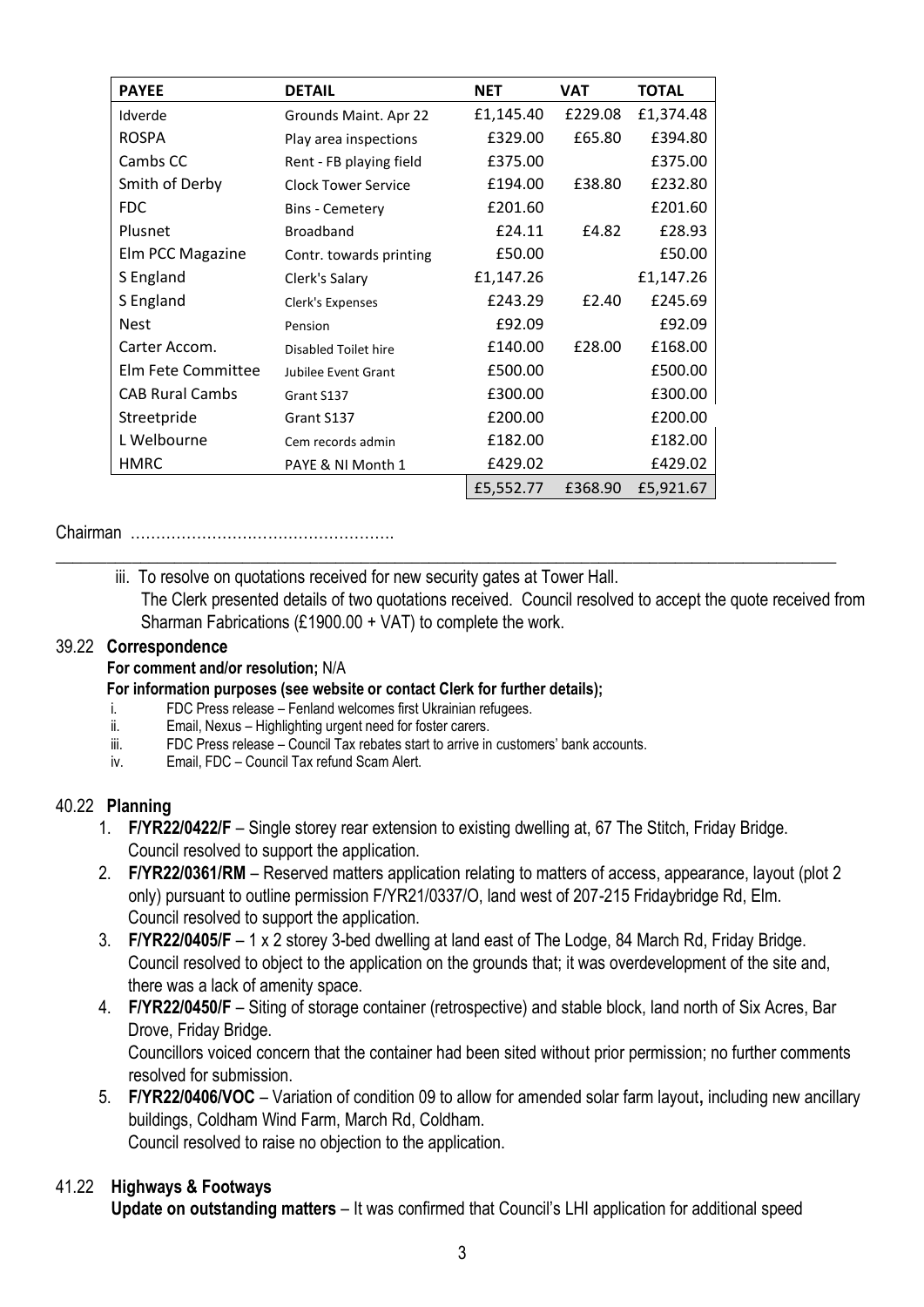reduction measures to be installed along Fridaybridge Rd had been included in the next stage of the selection process.

## 42.22 **Reports from representatives of outside bodies**;

- (i) Community Facility Working Party Cllr Exell advised there had been 80 responses to the survey; additional copies would be circulated at the upcoming Jubilee event. Results would be incorporated into a pie chart and forwarded to Elm Parochial Church Council. Cllr Feaviour confirmed that a statement of need had been sent to the Diocese.
- (ii) Platinum Jubilee Event Cllr Welbourne advised arrangements were going well, activities included; bouncy castle & fancy hat competition, a live band would also be playing. Friday Bridge School had been invited to get involved, additional volunteers were needed to assist on the day.
- (iii) To appoint new representative to act in consideration of bids submitted to the Whitemill Fund It was resolved to appoint Cllr Rosa Hopkin to act as Council representative on the Fund Committee.
- 43.22 **To consider information presented by Garry Edwards concerning streetlight upgrades and resolve on action** – It was resolved to seek a quotation for replacement of the four remaining concrete columns and also, those streetlight assets identified as having a remaining useful life of 0-36 months. Further upgrades to be completed during the next financial year.
- 44.22 **To consider measures to improve security at Elm Cemetery** It was resolved to install a CCTV camera and appropriate signage at the entrance to Elm Cemetery, a further review of security measures would take place if and when conversion works commenced at the Cemetery Chapel.
- 45.22 **To review Cemetery fees** Council was requested to re-consider the 250% surcharge which had been implemented a number of years ago for 'non-resident' interments (due to lack of burial/ashes plots). Members agreed that this was excessive and; in view of the recent extension to burial facilities; resolved to reduce the surcharge to 50%. The Clerk advised she would undertake a survey of burial fees charged by other parishes in the district in order to review basic costs for interments; item to be carried forward to June meeting.
- 46.22 **To receive update concerning access into Friday Bridge playing field from Tower Road** The Clerk advised she had been in contact with Mark Peck (CCC Rights of Way Officer) concerning how a Right of Way might be established for the Tower Road access to Friday Bridge playing field. He had advised it was a lengthy process (up to six years)however; if enough evidence could be obtained from people who had used the access over the past 20 years; then an application could be made. Council resolved for the subject to be investigated further.
- 47.22 **To receive requests from Members for subjects to be included on the next agenda.** Cllr Exell – Issue of parking around Elm War Memorial. The Clerk confirmed that she would report the matter to the local police team and asked Councillors to forward photographs illustrating the problem. Cllr Hopkin – Issue of vehicles speeding through villages in the parish. Cllr Lea – Reported that the seat on zip-wire in Friday Bridge play park was too low; Clerk confirmed she would ask the contractor (HAGS) to undertake a repair.
- 48.22 **To resolve on date for next meeting** It was resolved to hold the next meeting on Wednesday 8 th June at the Begdale portacabin.
- 49.22 **To resolve on entering closed session in order to consider the following agenda items on the grounds of confidentiality by virtue of The Public Bodies [Admission to Meetings] Act 1960 s. 1[2])** – Council resolved to enter closed session.
- 50.22 **To receive update concerning alleged breach of planning regulations on Canal Towpath** (confidential due to data protection and potential legal issues). Cllr Goodley confirmed his interest. Members discussed the matter